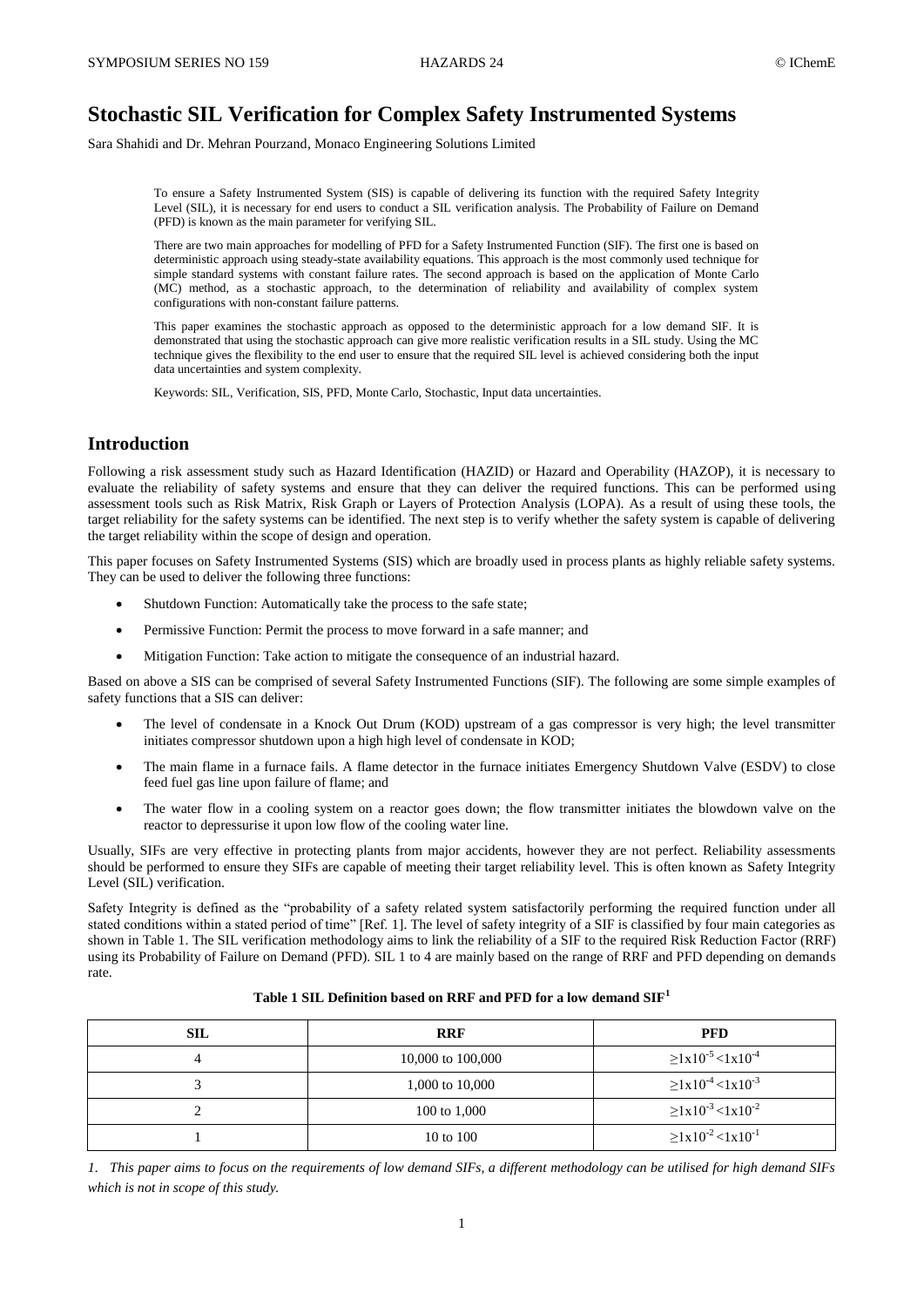PFD is defined as the likelihood that a component will fail to perform its design function when required. This term is used to quantify loss of safety due to random hardware failures. Deterministic and stochastic approaches are two main approaches that can be used to quantify PFD for SIF's basic components. Either of these approaches can be applied for SIL verification; however selection of approach is strongly dependent on the level of accuracy and confidence required. The overall PFD of a SIF then can be defined using Fault Tree Analysis (FTA).

# **SIL Verification Methodology**

The SIL verification methodology includes:

- Step 1: Identification of each SIF components such as initiator(s), logic solver(s) and final element(s);
- Step 2: Development of a fault tree using "AND", "OR" and "Voting" logics to represent each component within a SIF and the links between components. Reliability data can be used for each component using databases e.g. Failure Mode, Effect and Diagnostics Analysis (FMEDA) reports, Exida SIL Reports [Ref. [2\]](#page-9-1) or Functional Safety Certificates and Offshore Reliability Data which is known as OREDA [Ref. [3](#page-9-2) and [4\]](#page-9-3); and
- Step 3: An assessment to verify whether the SIL target can be achieved for each SIF.

# <span id="page-1-1"></span>**Identification of SIF's Components**

The SIF Loops can be defined from available SISs based on their operating functions. For the purposes of SIL verification, a SIF loop is defined as an individual input device and all its associated outputs. Usually a SIF loop is comprised of:

- Transmitter(s): such as level transmitter, temperature transmitter or pressure transmitter;
- logic solver(s): an automatic controller dedicated to the safety system; and
- Final element(s): such as shutdown valves, pump/compressor trip systems.

# **Fault Tree Development**

<span id="page-1-0"></span>A fault tree graphically represents the interaction of failures within a system. Basic events at the bottom of the fault tree are linked via logic symbols (e.g. gates) to the top event. The top event represents an identified hazard or a system failure mode for which predicted reliability or availability data is required. [Figure 1](#page-1-0) shows an example Fault Tree for a typical SIF.



**Figure 1 FTA Example for a SIF**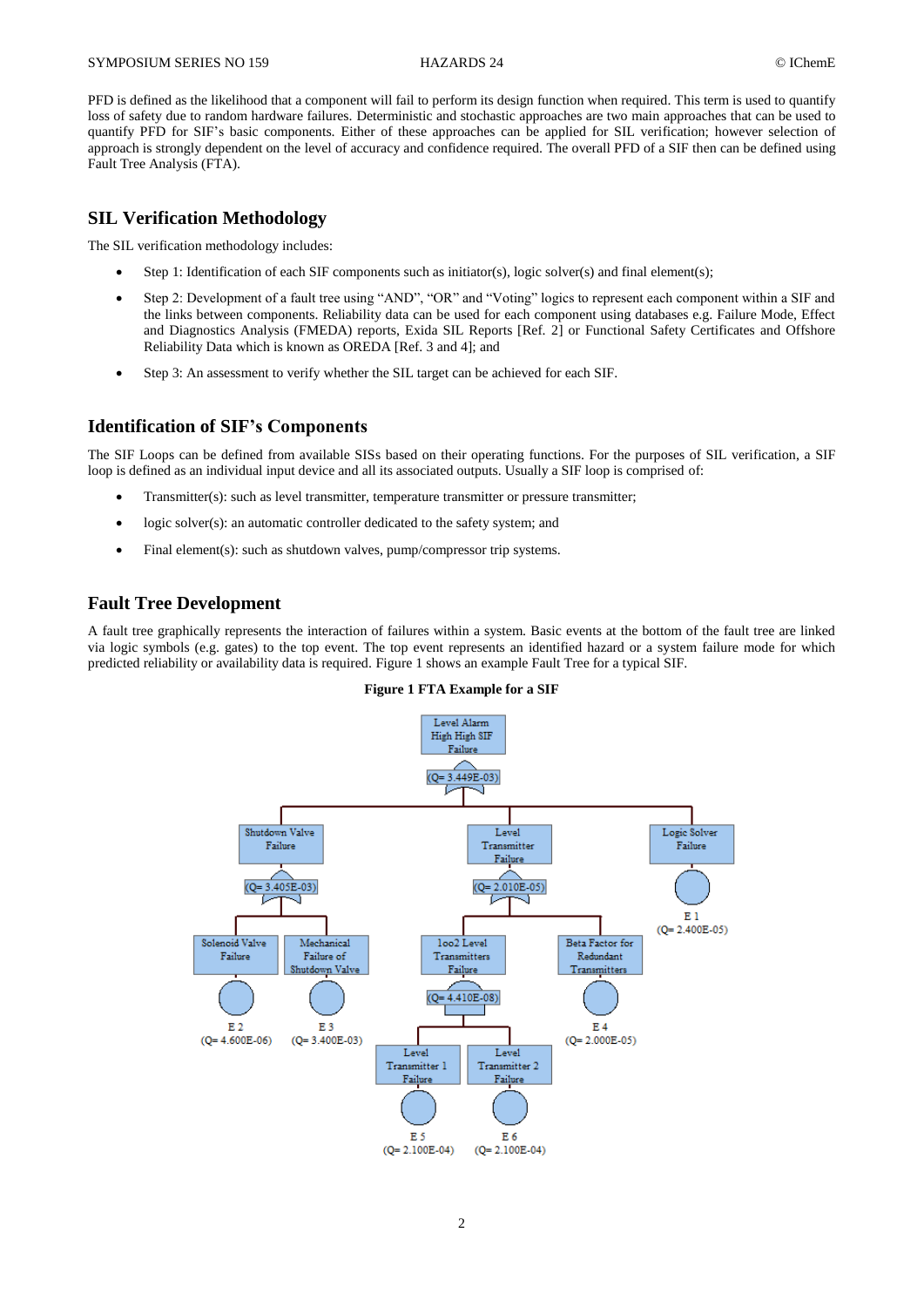Each fault tree shows the components that could cause a failure of the safety critical function. Where there is redundancy designed into the system, an "AND" gate is used. Where one single item could cause failure, an "OR" gate is used. For a SIL study, the top event will be the PFD of an identified SIF loop. The following sections discuss the inputs required in constructing a fault tree.

#### *Reliability Data*

One of the most important inputs into a fault tree is the failure rate data. The outcomes of the analysis are significantly influenced by the source of data that are used in the model. The most relevant reference is Failure Modes Effects and Diagnostics Analysis (FMEDA) for specific sub-systems. In the absence of FMEDA, there are a number of reliability data sources available such as Exida SIL Reports, OREDA Handbooks and Non-Electronic Parts Reliability Data (NPRD-95) [Ref. [5\]](#page-9-4).

#### *Failure Types*

Failures may occur as "revealed" or "unrevealed". Revealed failures will raise a signal to warn the operator of a component or equipment fault. Unrevealed failures are only determined once a demand is placed on a component or equipment to perform a specific function. These failures can also be further categorised as "safe" or "dangerous" failures. Both types should be considered carefully in the design and operability of an asset. The failure types are shown in [Figure 2.](#page-2-0) Determination of the correct PFD is highly dependent on the appropriate identification/utilisation of failure category within the fault tree. Unrevealed" failures which are "dangerous" are considered to be most detrimental to an asset, particularly if that failure is associated with a protective device or safety system.

<span id="page-2-0"></span>

The failure of components may be random hardware or systematic failures. Random hardware failures are failures occurring at a random time which results from one or more of the possible degradation mechanisms in the hardware. Systematic failures are failures related in a deterministic way to a certain cause, which can only be eliminated by a modification of the design or of the manufacturing procedures, documentation or other relevant factors.

### *Common Cause Failure*

There is the potential for a Common Cause Failure (CCF) for systems with some degree of redundancy or a voting system. The β-Factor method was used to account for CCF [Ref[. 7\]](#page-9-5). This method allows for CCF to be added onto the component's PFD. Therefore, it limits the improvement in system PFD due to redundant components.

It is important to represent CCFs correctly as they often make a substantial contribution to the unavailability of redundant systems. A numerical value for  $\beta$ -factor can be determined using a checklist methodology based on the following criteria [Ref. [7\]](#page-9-5):

- Separation:
- Similarity (e.g. Redundancy/Diversity);
- Complexity;
- Analysis;
- Operating Procedures;
- Training;
- Environmental Control; and
- Environmental Testing.

Failure to determine the above factors may lead to an uncertainty in the value of CCF for the voting system.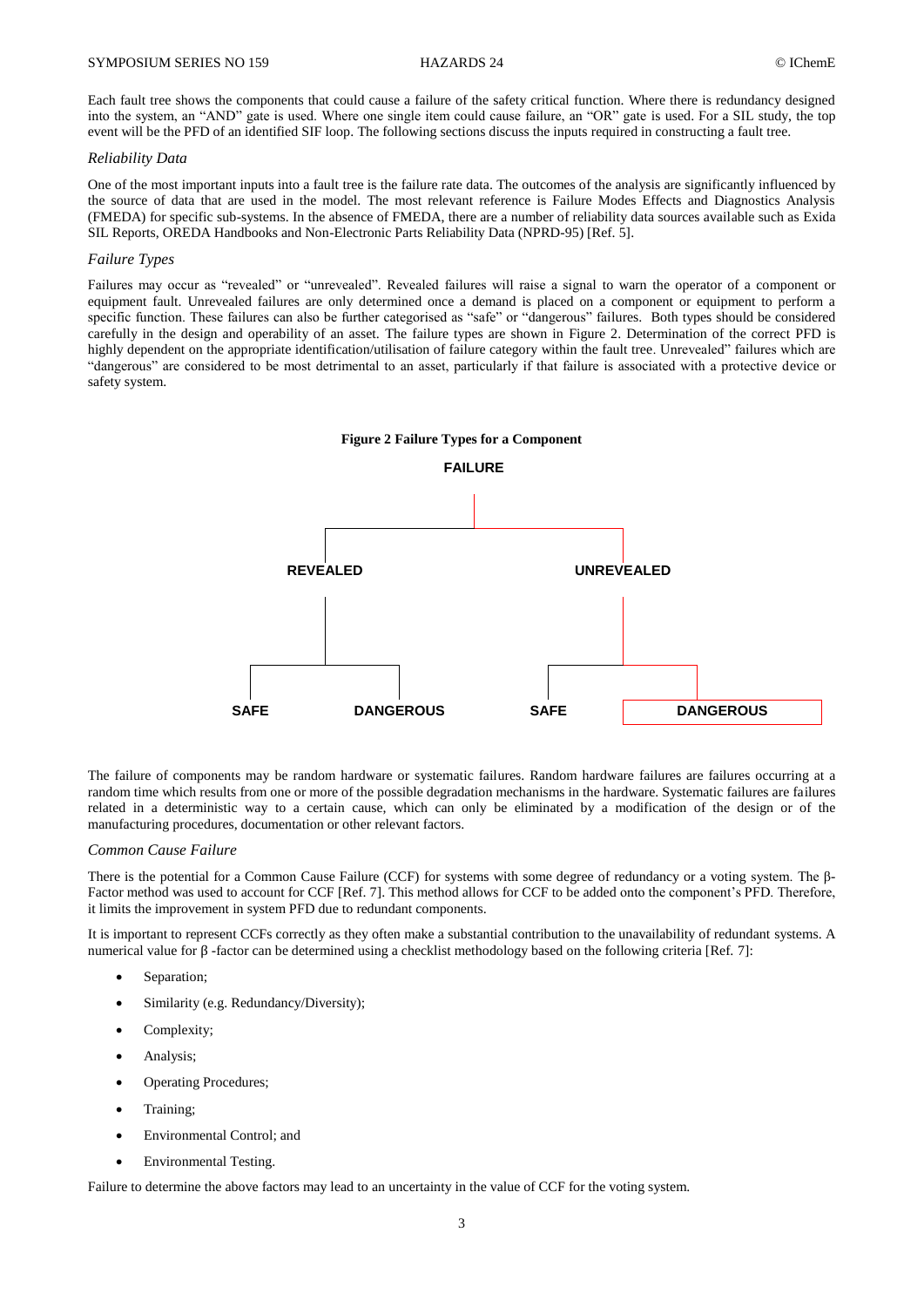#### *Testing Interval*

It is likely that unrevealed failures will occur within systems which are not in continuous operation. This may lead to undesirable consequences particularly if a system is classified as safety critical and is required to function on demand. Therefore, in order to protect against these potential consequences, it is necessary to reduce the number of unrevealed failures e.g. by periodic testing. These regular tests highlight safe and dangerous unrevealed failures prior to commissioning relevant corrective repairs. Periodic testing is fundamental to operations and it is widely understood that by increasing test frequency the PFD of the overall system can be reduced. Without an adequate testing regime in place, systems would continue to operate and become less reliable over time until reaching a state of failure. In fact, testing enhances the performance of a system or component during its "useful life" and avoids early replacement. However, it should be acknowledged that an increased testing regime will have a detrimental impact on plant availability due to increased planned downtime, which require a greater maintenance effort and increase operational expenditure.

#### **SIL Verification**

The verified SIL rating for each safety system is mainly based on the required PFD. There are two other factors for SIL verification: Hardware Fault Tolerance and Reponses Time. However, these factors have not been discussed in this paper.

The PFD term is used to quantify loss of safety due to random hardware failures and calculated using FTA. This value is then compared to the required SIL for the SIF stated in Section [0.](#page-1-1)This parameter includes the contribution from both Revealed and Unrevealed failures. The Revealed part of the PFD (PFDR) quantifies the loss of safety due to dangerous failures, during the period when it is known that the function is unavailable (with failure rate,  $\lambda_r$ ). The average duration of this period is the MTTR or restoration time. The Unrevealed part of the PFD (PFDU) quantifies the loss of safety due to dangerous failures, during the period when it is not known that the function is unavailable (with failure rate,  $\lambda_{\rm u}$ ). The average duration of this period is the T/2, where T is test interval. Therefore PFD is PFDR + PFDU.

# **PFD calculation approaches**

The following section discusses two main approaches of PFD calculations: deterministic and stochastic.

#### **Deterministic Approach**

### *Exact Approach*

Markov chain has been used to estimate the PFD for critical safety systems based on the deterministic approach. It assumes that the probabilities of the system transitioning from one state to another are constant and that all failures rates and repair rates are constant. Firstly, Cycle Time which is the time from completion of one inspection to the start of the next one can be estimated as following:

$$
Cycle Time = T + t_i + MTR(1 - R(t))
$$

Where:

R(t) is reliability of the failure distribution

 $t_i$  is inspection time

T is proof test interval (hours), which is the length of time that the item needs to last, before it is replaced.

MTTR is the Mean Time to Repair

The expected available time (uptime) during a cycle is given by:

Availability= $\int_0^1$ 

Steady-state availability can be expressed as the ratio of the uptime to the cycle time:

$$
A_{m} = \frac{\int_{0}^{T} R(t)dt}{T + t_{i} + MTTR[1 - R(T)]}
$$

Where  $A_m$  is Mean availability

For the exponential distribution of Reliability:  $R(t) = e^{-\lambda_U t}$ ,

Where:

 $\lambda_{\text{U}}$  is Unrevealed Dangerous Failure Rate (failures per hour)

Then,

$$
A_{m} = \frac{1 - e^{-\lambda_{U}T}}{T + t_{i} + MTTR[1 - e^{-\lambda_{U}T}]}
$$

Therefore, the mean unavailability of single Component is given by:

$$
\mathbf{Q_m} = 1 - \mathbf{A_m} = \frac{\lambda_U T - (1 - e^{-\lambda_U T}) + \lambda_U t_1 + \lambda_U M T T R \cdot (1 - e^{-\lambda_U T})}{\lambda_U [T + t_1 + M T T R \cdot (1 - e^{-\lambda_U T})]}
$$

Equation 2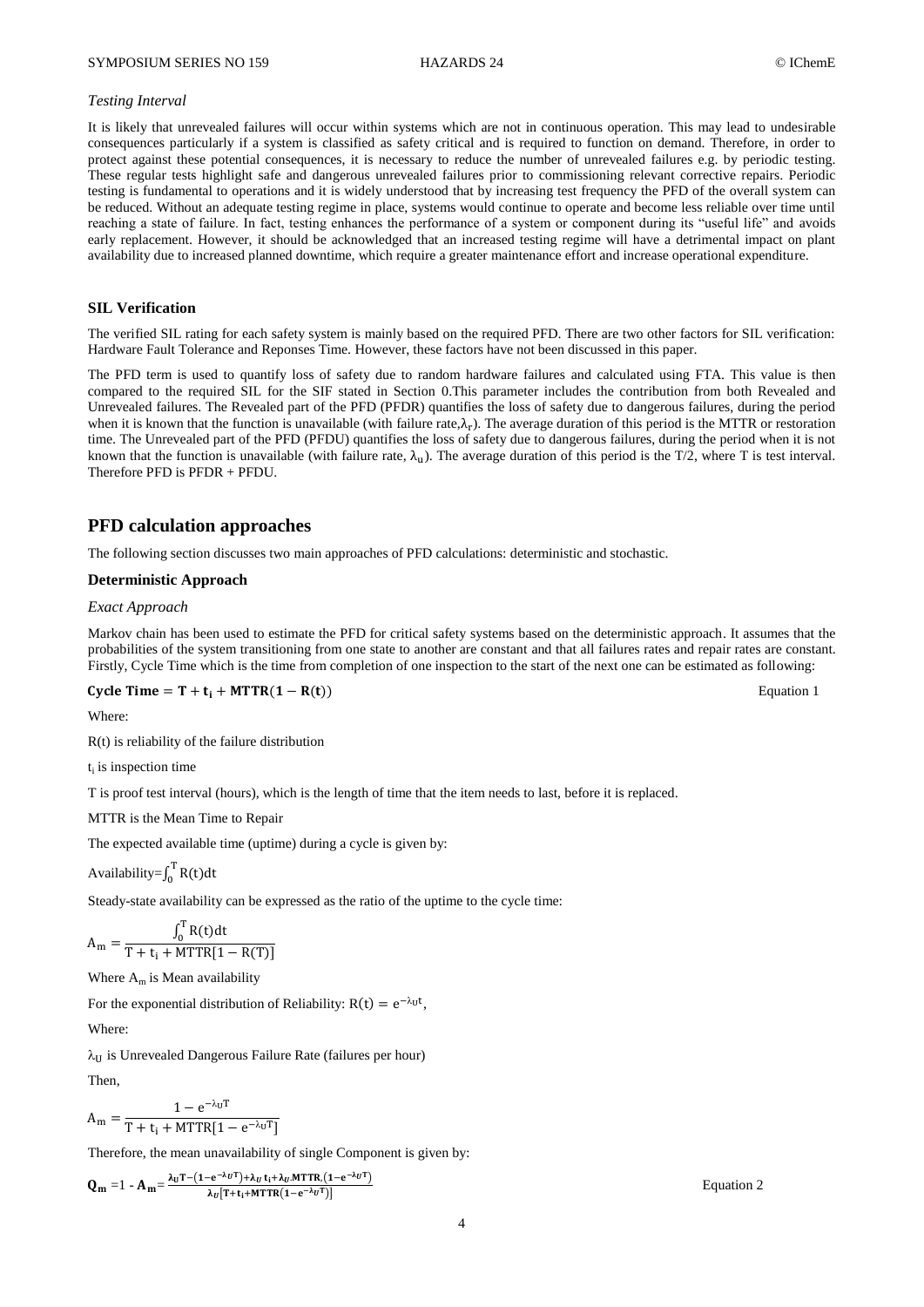# Where  $Q_m$  is mean unavailability

For the voting systems, if there are n identical equipment of which m must survive for the system to survive and r must fail for the system to fail:

$$
r=n-m+1
$$

The probability of failure of this system,  $Q_m/\eta$ , within the proof test interval is:

$$
Q_m /_{n} = \sum_{k=r}^{n} {n \choose k} . q. (t)^k (1 - q(t))^{n-k}
$$

Where q is mean unavailability of each equipment

The average probability of failure,  $\frac{\omega_{m}}{n}$  of the m-out-of-n system is:

$$
\phi_m/_{n} = \tfrac{\int_0^T \Sigma_{k=1}^n \binom{n}{k} q(t)^k \left(1-q(t)\right)^{n-k} dt}{T+t_i + MTTR.[1-R(T)]}
$$

For the exponential distribution,  $q(t) = 1 - e^{-\lambda t}$ , then

$$
\varPhi_{m}\big/_{n}=\frac{\int_{0}^{T}\sum_{k=1}^{n}\binom{n}{k}\big(1-e^{-\lambda t}\big)^{k}\big(e^{-\lambda t}\big)^{n-k}dt}{T+t_{i}+MTTR.\left[1-e^{-\lambda T}\right]}
$$

Critical Safety Unavailability (CSU) can be obtained from Equation 2 considering revealed and unrevealed failures:

$$
CSU = \frac{-\lambda_R}{\lambda_R + \mu} e^{-(\lambda_R + \mu)t} + \frac{\lambda_R}{\lambda_R + \mu} + \frac{\lambda_U T - (1 - e^{-\lambda_U T}) + \lambda_U t_i + \lambda_U MTTR(1 - e^{-\lambda_U T})}{\lambda_u [T + t_i + MTTR(1 - e^{-\lambda_U T})]}
$$

Where,

 $\lambda_R$  is Revealed Dangerous Failure Rate (failures per hour);

For the steady state availability ( $t \rightarrow \infty$ ) the above equation becomes:  $\mathcal{L}^{\text{max}}$ 

$$
CSU = \frac{\lambda_{\rm R}}{\lambda_{\rm R} + \mu} + \frac{\lambda_{\rm U}T - (1 - e^{-\lambda_{\rm U}T}) + \lambda_{\rm U}t_{\rm i} + \lambda_{\rm U}MTTR(1 - e^{-\lambda_{\rm U}T})}{\lambda_{\rm U}[T + t_{\rm i} + MTTR(1 - e^{-\lambda_{\rm U}T})]}
$$

$$
\mu = 1/\text{MTTR}, \text{ then}
$$
\n
$$
CSU = \frac{\lambda_r \text{MTTR}}{1 + \lambda_r \text{MTTR}} + \frac{\lambda_U T - (1 - e^{-\lambda_U T}) + \lambda_U t_i + \lambda_U \text{MTTR}(1 - e^{-\lambda_U T})}{\lambda_U [T + t_i + \text{MTTR}(1 - e^{-\lambda_U T})]}
$$

Now for small values of  $\lambda_U$ . T and  $\lambda$ . MTTR, CSU will be:

T

$$
CSU = \lambda_R. \text{MTTR} + \frac{\lambda_U T}{2} + \frac{t_i}{T} + \lambda_U. \text{MTTR}
$$
  
Or:  

$$
CSU = \lambda_D. \text{MTTR} + \frac{\lambda_U T}{2} + \frac{t_i}{T}
$$

Now, as PFD does not include unavailability due to systematic failures i.e.  $t_i=0$ , so from above equations:

$$
\text{PFD} = \frac{\lambda_R \text{MTTR}}{1 + \lambda_R \text{MTTR}} + \frac{\lambda_U \text{T} - (1 - e^{-\lambda_U \text{T}}) + \lambda_U \text{MTTR} (1 - e^{-\lambda_U \text{T}})}{\lambda_U [\text{T} + \text{MTTR} (1 - e^{-\lambda_U \text{T}})]}
$$

and for small values of  $\lambda_U$ . T and  $\lambda$ . MTTR, PFD will be:

$$
PFD = \lambda_D. \, \text{MTTR} + \frac{\lambda_U \text{T}}{2}
$$

Where,

 $\lambda_{\text{D}}$  is Dangerous Failure Rate (failures per hour);

Equation 4

5

Equation 3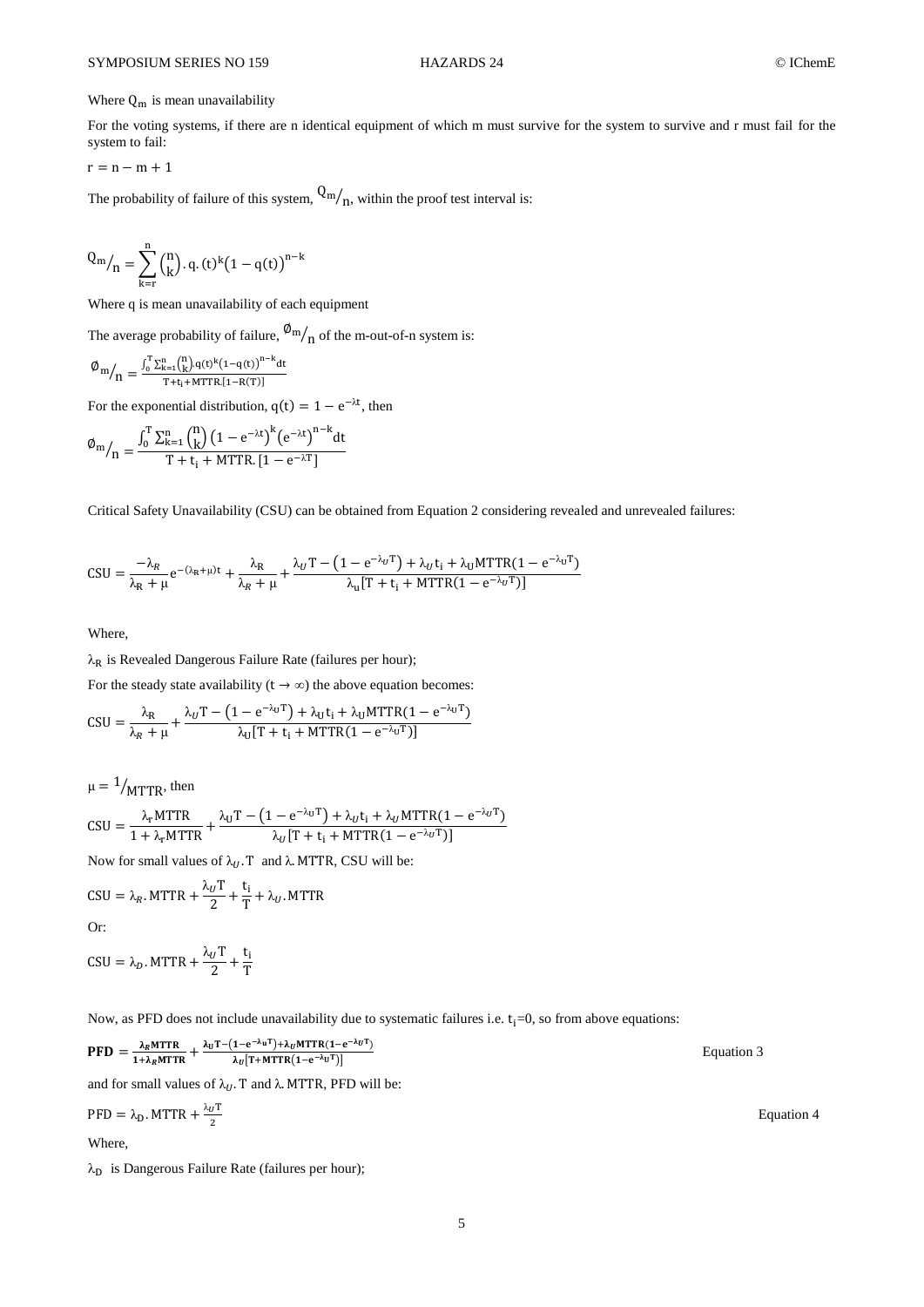# *Simplified Approach*

<span id="page-5-0"></span>IEC 61508 and 61511 [Ref. [7](#page-9-5) and [8\]](#page-9-6) suggests a simplified version of the exact deterministic approach. Based on this, a channel equivalent mean down time t<sub>CE</sub> is calculated for the 1oo1 (one-out-of-one) architecture consists of a single channel as shown in [Figure 3.](#page-5-0)

**Figure 3 1oo1 Architecture of a Safety Component**  $t_{C1} =$  $\overline{T}$  $\overline{c}$  $+ MTTR$  $\lambda_{DU}$  $t_{C2}$  = MTTR  $\lambda$ nn  $\lambda_\mathsf{D}$  $t_{CE}$ 

$$
t_{CE} = \frac{\lambda_U}{\lambda_D} \left( \frac{T}{2} + MTTR \right) + \frac{\lambda_R}{\lambda_D} MTTR
$$

The PFD is calculated from the channel mean down time and the dangerous failure rate as shown below.

$$
PFD = 1 - e^{-\lambda_D t_{CB}}
$$

Where,

$$
\lambda_D=\lambda_U+\lambda_R
$$

The above formula can be simplified for failure rates values of much smaller than 1 as below:

$$
PFD = \frac{\lambda_0 T I}{2} + \lambda_D M T T R
$$
Equation 5

This is same with Equation 4.

<span id="page-5-1"></span>In 1oo2 architecture, as shown in [Figure 4,](#page-5-1) two channels are connected in parallel and dangerous failures in both channels will have to occur at the same time for the whole configuration to fail on demand. These channels may also fail due to a single common cause failure.





In addition to the t<sub>CE</sub> defined earlier, IEC also considers a system equivalent down time, t<sub>GE</sub>, in a 1oo2 architecture. t<sub>GE</sub> and the average PFD are calculated using the following equations:

$$
t_{GE} = \frac{\lambda_U}{\lambda_D} \left( \frac{TI}{3} + MTTR \right) + \frac{\lambda_R}{\lambda_D} MTTR
$$
  
 
$$
PFD = 2((1 - \beta_D)\lambda_{DD} + (1 - \beta)\lambda_{DU})^2 t_{CE} t_{GE} + \beta \lambda_U \left( \frac{TI}{2} + MTTR \right) + \beta_D \lambda_R MTTR
$$
 Equation 6

Where,

 $\beta$  is CCF factor for undetectable dangerous faults; and

 $\beta_D$  is CCF factor for detectable dangerous faults.

IEC also demonstrated simplified formulas for restricted numbers of voting systems such as 1oo3 and 2oo3.

## *Limitations of the Deterministic Approach*

Regardless of whether the exact or simplified approach is used, there are some limitations using the deterministic method as it is not suitable for complex systems or dealing with input data with uncertainties. Basically, the deterministic approach is only suitable when steady-state availability is considered. Although it is reasonable to assume that repair rates are effectively constant over a long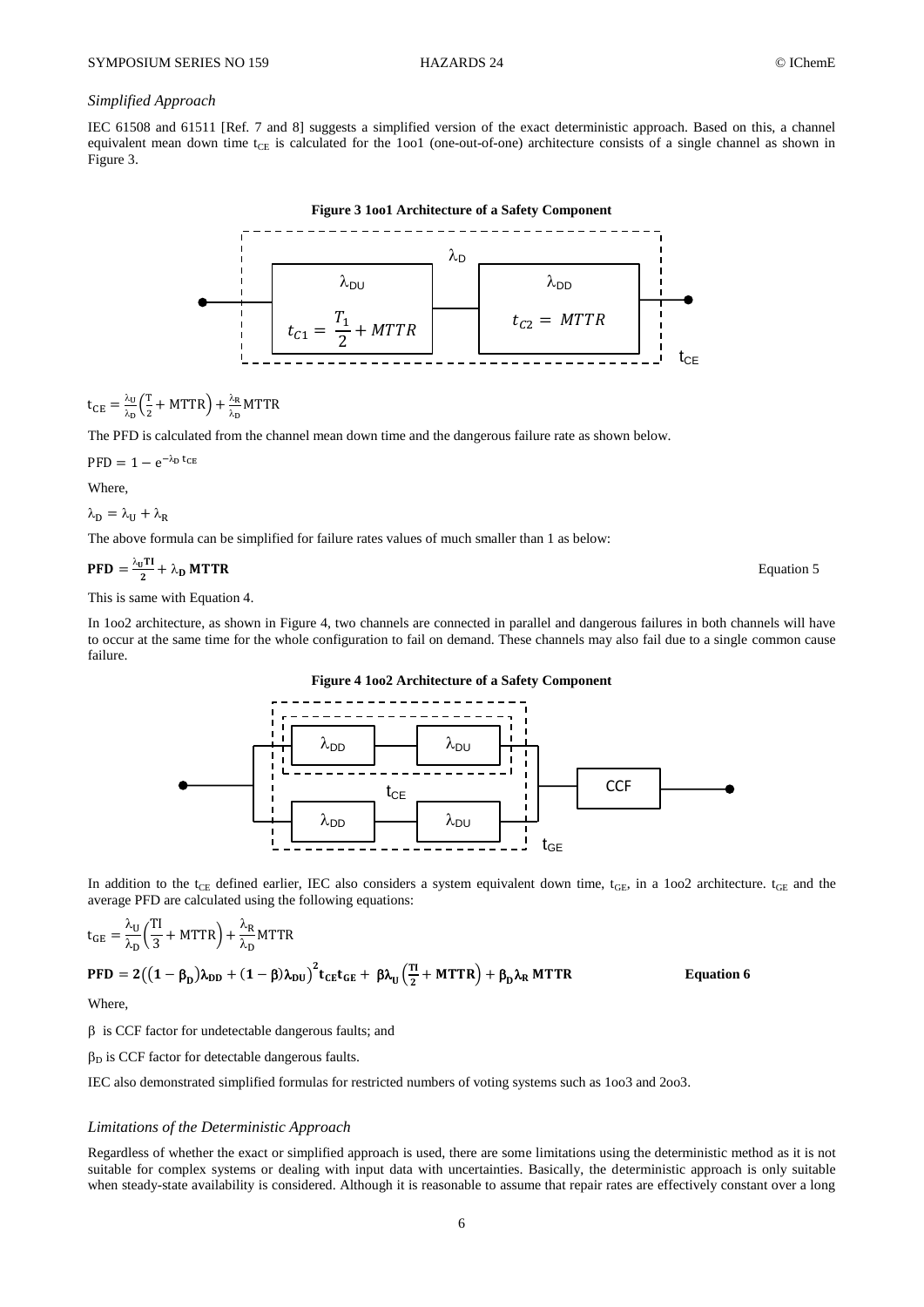period of time, it is difficult to justify these for failure rates that increase with time. This can cause uncertainties in the final PFD results which cannot be resolved with deterministic approach.

### **Stochastic Approach**

The stochastic approach has been used to consider uncertainties and complexities by using a range of input values for the PFD calculation. The methodology presented in this paper is based on the Monte Carlo (MC) technique and is capable of considering uncertainties for limiting factors such as test intervals, Mean Time to Failure (MTTF) and MTTR which all define the PFD.

MC is often used to calculate the expected outcome from a complex system and in some cases the probability distribution around that outcome where normal mathematical methods break down. MC works by generating several different samples of input parameters based on predefined probability distributions, calculating the outcome from each sample and calculating the average outcome from these samples. In complex systems, it is often necessary to run thousands of samples to find the true average due to the many combinations of possible inputs. The calculation of the PFD of the SIF not considering steady-state failure rates can be too complex for normal mathematical methods. An MC method is ideally suited to deal with this problem.

#### *Generating random failure times*

In order to calculate the average PFD using an MC method, a large number of samples must be run. The inputs to each sample are the failure times of each component. Each component has a known failure rate,  $\lambda$ , and this failure rate is assumed to be either constant or within a range of data.

### *Event sequencing and calculation of PFD*

Once the failure time of each component has been calculated for a particular sample, the next step is to calculate the sequence in which events occur. This sequence of events will be dependent on the testing frequency and Diagnostic Coverage (DC) of the component. Determining when a failure of that component will be detected and the maintenance policy for the equipment e.g. is the component repaired immediately, is there a mobilisation time associated with the repair, does the system continue operating during the mobilisation for repair, etc.

Once the sequence of events is known, the amount of time that the system would fail to operate on demand can be calculated. This has already been defined as cycle time (Equation 3) and it is known here as  $T_{C,i}$  for a particular sample, i.

The probability of failure on demand can be calculated for the particular sample, i:

$$
PFD_i = \frac{T_{U,i}}{Tc, i}
$$

To calculate the average PDF, thousands of samples must be run. The average PFD, for N samples, can be calculated using either of the following equivalent equations.

$$
PFD_{avg} = \frac{\sum_{i=1}^{N} PFD_iT_i}{\sum_{i=1}^{N} T_i}
$$
 Equation 7

The calculation of the PFD for systems with more components is complicated by the fact that the order of failure and detection of the components determines and the time that the system would be in an unsafe condition. For these more complex systems diagrams have been constructed to illustrate all the possible sequences of events. More details will be described in Section [0.](#page-7-0)

In order to run the Monte Carlo simulation a macro is used to generate random numbers for a specified number of samples. The time spent in an unsafe condition and the cycle time is calculated and recorded for each sample and the average PFD is calculated using Equation 6.

# **Uncertainties in SIL Assessment**

Uncertainty is defined in literatures as something "not definitely ascertainable or fixed" [Ref. [1\]](#page-9-0). Uncertainties in SIL assessment can reduce the validity of the results and the confidence in the achievable risk reduction level. The main contributors to uncertainty are model uncertainty, completeness uncertainty and data uncertainty. The main effect of the above uncertainties is on the estimation of PFD for the Safety Function due to the limitations of modelling real life systems and environment.

#### **Model Uncertainty**

SIL Assessment uses both architectural and reliability models in order to model a system's characteristics. The architectural models represent the logic of the system and it is deterministic. However, reliability models are mainly based on probabilistic properties of the system. The uncertainty of the model depends on the validity of the model assumptions.

The system structure can be analysed and simplified into fault tree models which define the logic of system as series, parallel or voting systems. The uncertainty occurs when one system is a mixture of the named logics and separation of the components, to model system logic accurately, is not possible.

Precautions on modelling of a system depend on a trade-off between accuracy and simplification. More accurate system modelling may lead to undesirable complications which can increase the likelihood of mistakes and errors.

On the other hand, system structuring is also function of analyst competency, regulations, standards, guidelines and internal company policies. The model uncertainty is dependent on the validity of assumptions, approximation formulae and the software available. Although the above factors can be reduced by increasing engineering standards, some uncertainties always remain in models.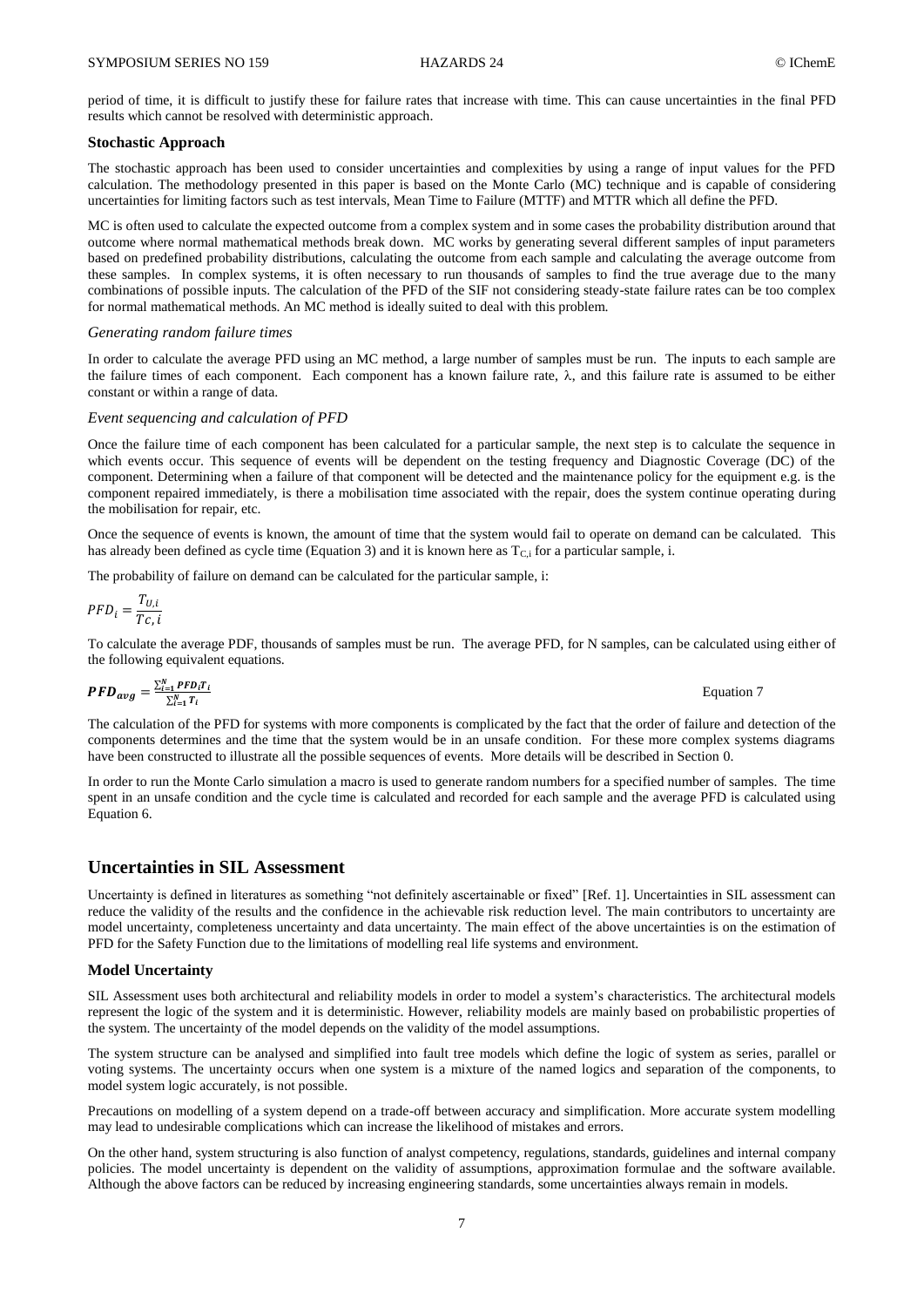### **Completeness Uncertainty**

This type of uncertainty is either not including part of the system in assessment or not considering unknown factors. One example is not considering different failure modes of a component or an incomplete scope of work.

# **Data Uncertainty**

Insufficient failure related data in SIS causes statistical uncertainties in SIL assessment. The other reason for data uncertainty is when analysis is required for new technologies and early life of the system. To overcome data shortage in such assessments, assumptions are required to perform the assessment.

Generic databases are established to provide data for reliability assessment but they also introduce uncertainties due to lack of relevance. Difference in plant specific conditions like operational environment, maintenance procedures, collection methods and change in technology may result in inaccurate data usage. Such uncertainties can be overcome using MC methods.

# <span id="page-7-0"></span>**Case Study**

# **Example SIF**

This section presents a case study where an FTA for PFD calculation has been examined based on deterministic and stochastic approaches. The SIF is comprised of Shutdown Valve (SDV), Logic Solver (LS) and sets of transmitters with 2oo3 voting system. The input data for failure rate, test intervals and structure of the model is available, but there are uncertainties in few of the input data as shown in [Table 2.](#page-7-1) Fixed failure rate values (Most Likely) have been used for the deterministic approach whereas a range of failure rates (between Min and Max) have been used for the stochastic approach.

<span id="page-7-1"></span>

| <b>Component</b>     | <b>Symbol</b>   | <b>Parameter</b>              | Min     | <b>Most</b><br><b>Likely</b> | Max       | T(hr)       | <b>MTTR</b><br>(hr) |
|----------------------|-----------------|-------------------------------|---------|------------------------------|-----------|-------------|---------------------|
| Level Transmitter 1  | LT1             | Failure Rate (per hour)       | 4.0E-07 | 6.0E-07                      | 8.0E-07   | $8.8E + 03$ |                     |
| Level Transmitter 2  | LT <sub>2</sub> | <b>Constant Failure (PFD)</b> | 1.3E-03 | 1.3E-03                      | $1.3E-03$ |             |                     |
| Level Transmitter 2  | LT3             | <b>Constant Failure (PFD)</b> | 1.3E-03 | 1.3E-03                      | 1.3E-03   |             |                     |
| Common Cause Failure | <b>CCF</b>      | <b>Constant Failure (PFD)</b> | 6.4E-05 | 9.7E-05                      | 1.3E-04   |             |                     |
| Logic Solver         | LS              | Failure Rate (per hour)       | 9.6E-07 | 9.7E-07                      | 9.7E-07   | $8.8E + 03$ | 30                  |
| Shutdown Valve       | <b>SDV</b>      | Failure Rate (per hour)       | 1.0E-06 | $6.0E-06$                    | 1.1E-05   | $8.8E + 03$ | 30                  |

#### **Table 2 Input Data to Fault Tree**

Although the model is capable of handling uncertainty for all of the input data, the uncertainty has been considered for LT1, CCF and SDV. Other input data have been kept constant to avoid complication and to run the Monte Carlo model in a shorter period of time.

#### **Deterministic Approach Results**

The deterministic approach has been used to perform the calculation for PFD of LT1, LS and ESDV. PFD for the rest is considered a constant value. The calculation for the voting system in level transmitters has also been done using the deterministic approach. The result for the deterministic approach is shown in [Figure 5](#page-8-0) and indicates that the PFD value is 3.03E-02. This means the SIF is capable of being a SIL 1 system.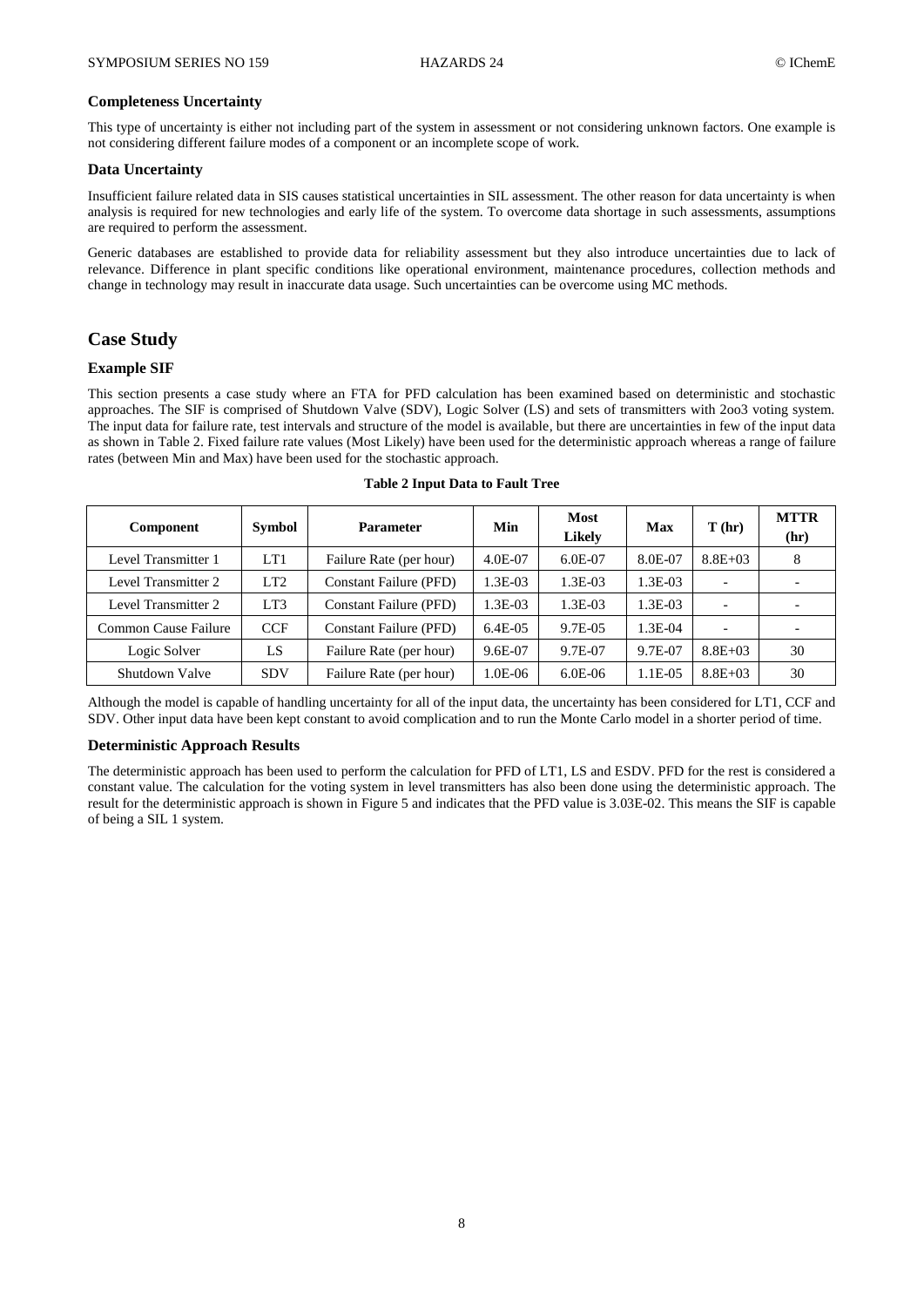# **Figure 5 FTA for High High Level SIF PFD Calculation**

<span id="page-8-0"></span>

<span id="page-8-1"></span>Markov chain has been used to analyse the probability of failure of the voting system (2oo3). The State Transition Diagram (STD) for all of the failed and passed states is shown i[n Figure 6.](#page-8-1)





The yellow colour shows the states that the system will survive where the red colour shows the failure of system. The values above each circle show the system availability for that state.

## **Stochastic Approach Results**

The MC method has been used to generate random numbers for failure rates and PFD of LT1, CCF and SDV using the triangular pattern. 7000 iterations have been run to generate more realistic results. The final PFD is not a constant number, but the calculation shows the probability of each PFD using cumulative approach as per [Figure 7.](#page-9-7)